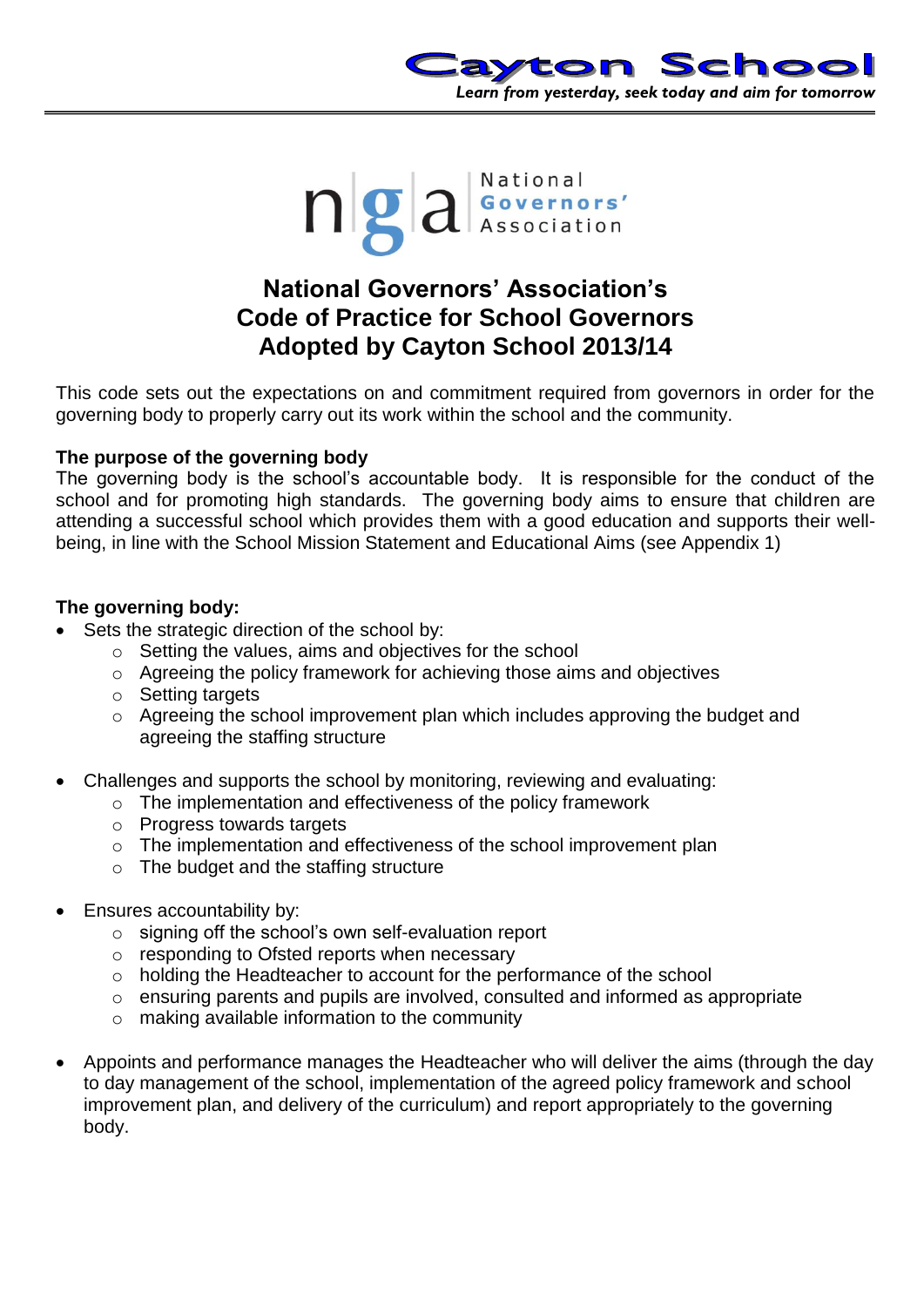For governing bodies to carry out their role effectively, governors must be:

- Prepared and equipped to take their responsibilities seriously;
- Acknowledged as the accountable body by the lead professionals;
- Supported by the appropriate authorities in that task; and
- Willing and able to monitor and review their own performance.

## **The role of a governor**

In law the governing body is a corporate body, which means:

- no governor can act on her/his own without proper authority from the full governing body;
- all governors carry equal responsibility for decisions made, and
- although appointed through different routes (i.e. parents, staff, Local Authority community, foundation), the overriding concern of all governors has to be the welfare of the school as a whole.

## **General**

- We understand the purpose of the governing body and the role of the Headteacher as set out above
- We are aware of and accept the Nolan seven principles of public life: see Appendix 2
- We accept that we have no legal authority to act individually, except when the governing body has given us delegated authority to do so, and therefore we will only speak on behalf of the governing body when we have been specifically authorised to do so.
- We have a duty to act fairly and without prejudice, and in so far as we have responsibility for staff, we will fulfil all that is expected of a good employer.
- We will encourage open government and will act appropriately.
- We accept collective responsibility for all decisions made by the governing body or its delegated agents. This means that we will not speak against majority decisions outside the governing body meeting.
- We will consider carefully how our decisions may affect the community and other schools.
- We will always be mindful of our responsibility to maintain and develop the ethos and reputation of our school. Our actions within the school and the local community will reflect this.
- In making or responding to criticism or complaints affecting the school we will follow the procedures established by the governing body.

# **Commitment**

- We acknowledge that accepting office as a governor involves the commitment of significant amounts of time and energy.
- We will each involve ourselves actively in the work of the governing body, and accept our fair share of responsibilities, including service on committees or working groups.
- We will make full efforts to attend all meetings and where we cannot attend explain in advance in full why we are unable to.
- We will get to know the school well and respond to opportunities to involve ourselves in school activities.
- Our visits to school will be arranged in advance with the Headteacher and undertaken within the framework established by the governing body.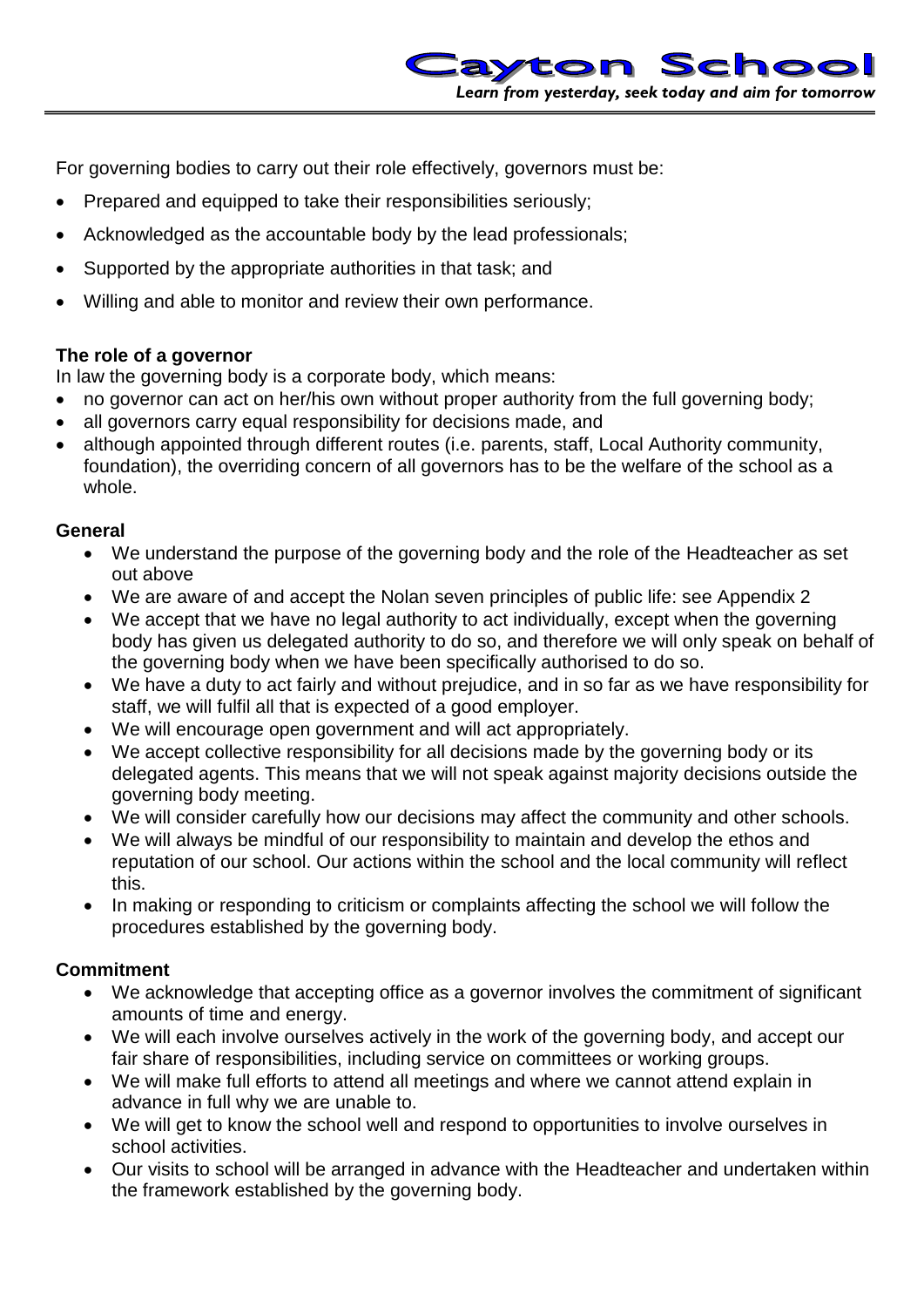- We will consider seriously our individual and collective needs for training and development, and will undertake relevant training.
- We are committed to actively supporting and challenging the Headteacher.

## **Relationships**

- We will strive to work as a team in which constructive working relationships are actively promoted.
- We will express views openly, courteously and respectfully in all our communications with other governors.
- We will support the chair in their role of ensuring appropriate conduct both at meetings and at all times.
- We are prepared to answer queries from other governors in relation to delegated functions and take into account any concerns expressed, and we will acknowledge the time, effort and skills that have been committed to the delegated function by those involved.
- We will seek to develop effective working relationships with the Headteacher, staff and parents, the local authority and other relevant agencies and the community.

## **Confidentiality**

- We will observe complete confidentiality when matters are deemed confidential by the Headteacher and/or Chair, or where they concern specific members of staff or pupils, both inside or outside school.
- We will exercise the greatest prudence at all times when discussions regarding school business arise outside a governing body meeting.
- We will not reveal the details of any governing body vote.

## **Conflicts of interest**

- We will record any pecuniary or other business interest that we have in connection with the governing body's business in the Register of Business Interests.
- We will declare any pecuniary interest or a personal interest which could be perceived as a conflict of interest - in a matter under discussion at a meeting and offer to leave the meeting for the appropriate length of time.

## **Breach of this code of practice**

- If we believe this code has been breached, we will raise this issue with the Chair and the Chair will investigate; the governing body should only use suspension as a last resort after seeking to resolve any difficulties or disputes in more constructive ways;
- Should it be the chair that we believe has breached this code, another governor, such as the vice chair will investigate;
- We understand that any allegation of a material breach of this code of practice by any governor shall be raised at a meeting of the governing body, and, if agreed to be substantiated by a majority of governors, shall be minuted and can lead to consideration of suspension from the governing body.
- We are aware of the provisions of regulation 15(1) of the School Governance (Procedures) (England) Regulations 2003, as amended, which pertain to the grounds for suspension as a school governor, Schedule 6 of the School Governance (Constitution) (England) Regulations 2007 and Schedule 4 of the School Governance (Constitution) (England) Regulations 2012, relating to the disqualifications from the role of school governor (held as a separate document).

## **The Governing Body of Cayton School adopted this code of practice on 26 February 2014.**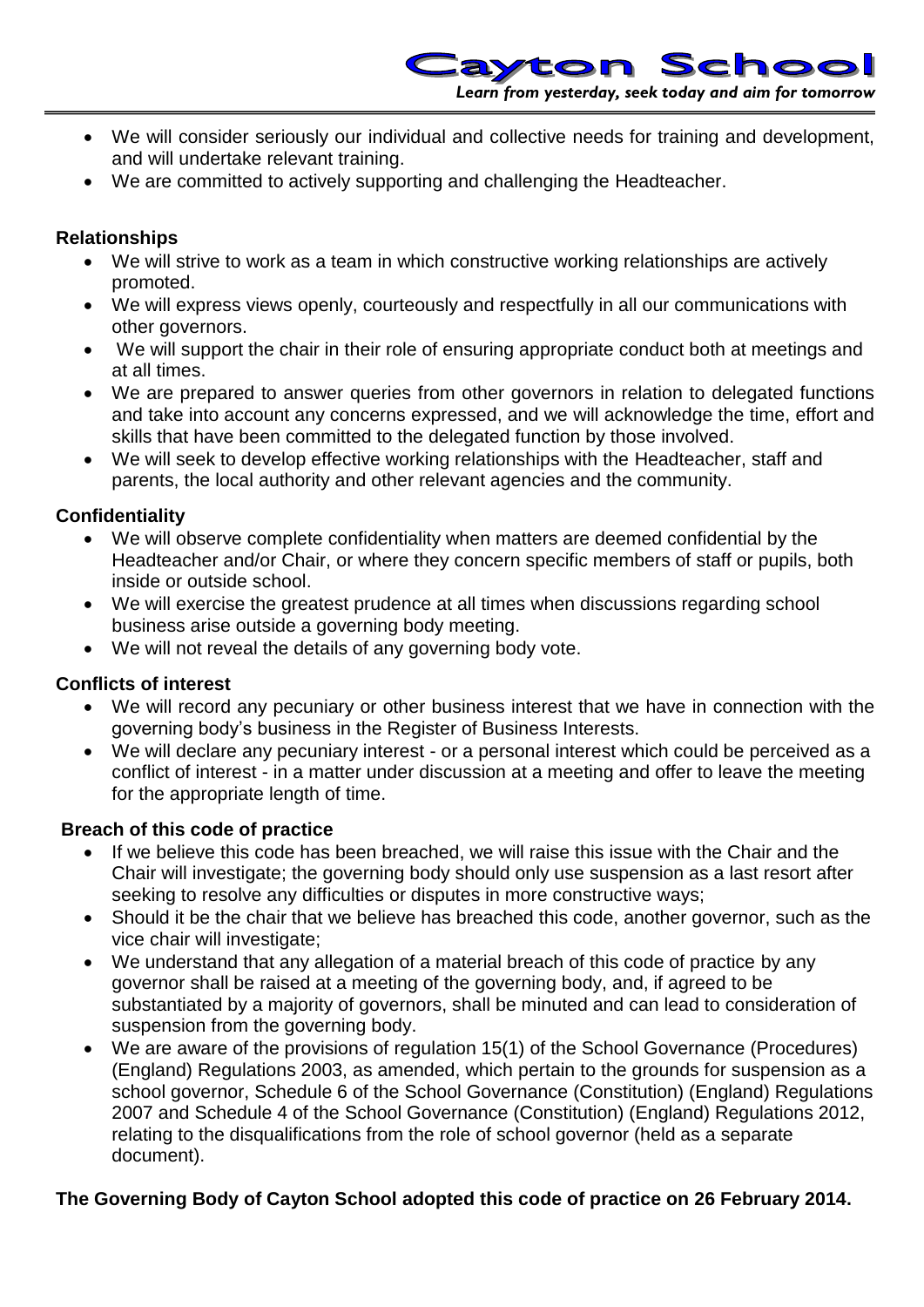

#### **Undertaking**:

As a member of the Governing Body I will always have the well-being of the children and the reputation of the school at heart; I will do all I can to be an ambassador for the school, publicly supporting its aims, values and ethos; I will never say or do anything publicly that would embarrass the school, the Governing Body, the Headteacher or staff.

Signed ......................................... Printed name ............................... Date: ...........................................

# **Appendix 1: The School Mission Statement and Educational Aims**

#### **School Mission Statement**

To deliver the highest educational standards enabling children and adults to grow, learn and work together in a caring atmosphere where laughter, respect, trust and harmony are highly valued.

#### **Educational Aims**

- To help children develop lively, enquiring and creative minds
- To foster and develop self-confidence and self-esteem
- To help children acquire knowledge, skills and understanding that will enable them to adapt to a rapidly changing world
- To provide a happy, secure, purposeful environment where learning experiences will be both challenging and stimulating
- To develop an inclusive curriculum that will foster relevant thinking, communication and information skills using supportive technologies
- To help children understand and respect religious, spiritual and moral values in a multi-cultural society showing tolerance of other groups, races, ways of life and points of view
- For adults and children to take pride in their immediate environment and to understand and contribute to the care of the community in which they live and work
- To foster friendship & respect regarding all within the school community of equal importance
- To encourage parents and school to work together to educate and care for the whole child
- To build & develop positive attitudes through hard work, commitment and self discipline to maximise achievement